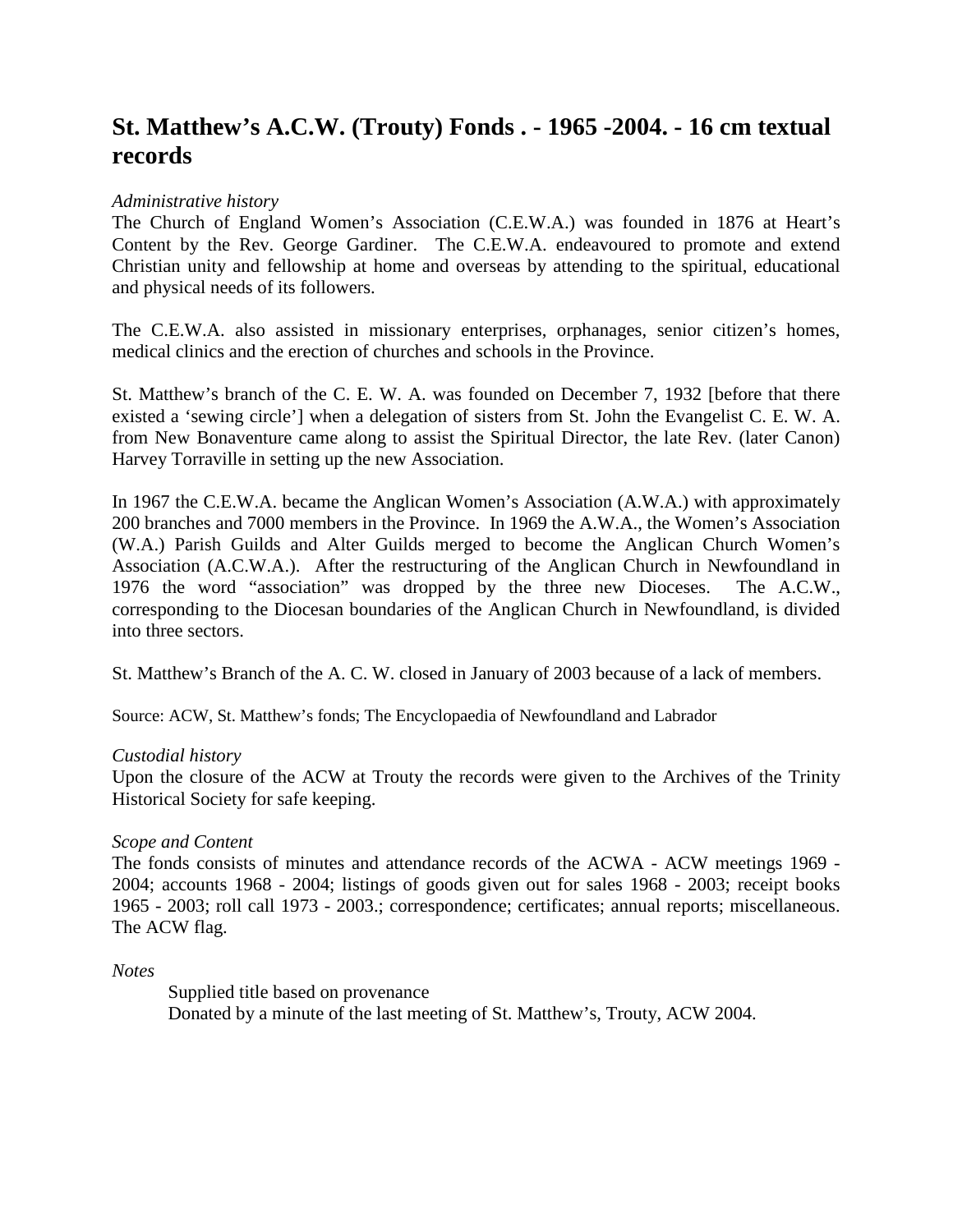**Series 1: Minutes.** Notes on meetings.

- 1.01 Minutes 1969-1975 (ACWA)
- 1.02 Minutes 1975 (ACWA)
- 1.03 Minutes 1976-1980 (ACWA)
- 1.04 Minutes 1980-1985
- 1.05 Minutes 1985-1991
- 1.06 Minutes 1991-1992
- 1.07 Minutes 1992- 2002
- 1.08 Minutes 2002- Jan. 2004 (loose pages)

**Series 2: Receipt Books and Treasurer's Books.** Contains receipts for fees and scholarship fund. The treasurer accounts show expenditures and donations made.

- 2.01 Receipt Book 1965-1978
- 2.02 Receipt Book 1985-2003 (some pages are loose)
- 2.03 Treasurer's Accounts 1968
- 2.04 Treasurer's Book 1970-1972
- 2.05 Treasurer's Book 1983-2004

**Series 3: Roll Call Books.** Lists the members of the ACW and each meeting that was attended

- 3.01 Roll Call Book 1973-1978
- 3.02 Roll Call Book 1979-1994
- 3.03 Roll Call Book 1995- 2003

#### **Series 4: Goods given out for sales**

- 4.01 Goods given out for sales 1968 1970
- 4.02 Goods given out for sales 1975 1987
- 4.03 Goods given out for sales 1987 2003
- **Series 5: Correspondence, Receipts, Certificates and Form Letters.** Contains requests for donations and receipts/certificates for donations made.
- 5.01 Correspondence
- 5.02 Receipts
- 5.03 Certificates
- 5.04 Form letters

### **Series 6: Newsletters.** Various newsletters received

- 6.01 District Council
- 6.02 Deanery Council
- 6.03 Diocesan Newsletters